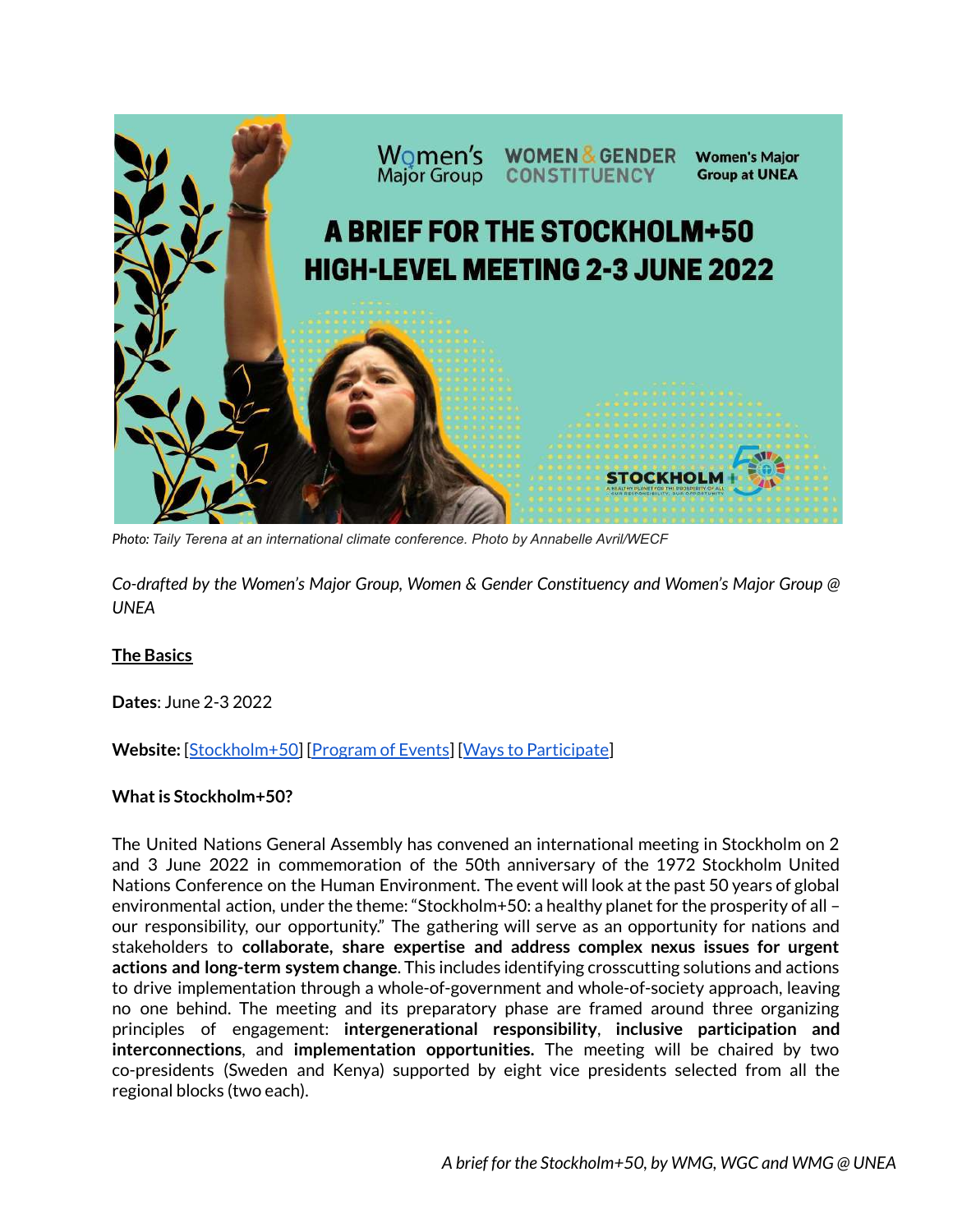### **Is this part of any existing multilateral process?**

No. That being said, **an action-oriented outcome** is envisioned. The outcome document will chart the way forward by highlighting key actions governments and other stakeholders can take to deliver on the 2030 Agenda and beyond, and mobilize the global community behind strengthened cooperation and accelerated innovative action on the Sustainable Development Goals. The outcomes of the various global and regional processes, such as UN conferences and forums, can be brought into the fold through five interconnected pathways (**5 Rs**) that provide a framing for Stockholm+50 and beyond and enable us to measure progress towards a healthy planet: **reimagining** the future; **regeneration** of ecosystems, of community and social resilience; addressing a green **recovery** and inclusive COVID recovery; **rebalancing** resource use and development for greater equity; and supporting a **reinvigorated/renewed** multilateralism.<sup>1</sup>

#### **How will it work?**

Stockholm+50 is envisioned as a forum for bold action that will reinforce the 1972 principles and generate urgent actions for a healthy planet for the prosperity of all. The international meeting will include an opening segment, four plenary meetings, three leadership dialogues, and a closing segment. A preparatory meeting was held on 28 March 2022 in New York. The ongoing leadership dialogues are:

- $\vee$  Leadership Dialogue 1: Reflecting on the urgent need for actions to achieve a healthy planet and prosperity of all
- $\vee$  Leadership Dialogue 2: Achieving a sustainable and inclusive recovery from the COVID-19 pandemic
- $\vee$  Leadership Dialogue 3: Accelerating the implementation of the environmental dimension of Sustainable Development in the context of the Decade of Action

Summaries of these Leadership Dialogues will be included in the final meeting report.

### **Logistics**

The international meeting will be held from **2-3 June 2022** in Stockholm, Sweden, and is being hosted by both Sweden and Kenya. While the registration process has been closed, it will be possible to watch the meeting via livestream. Please find [further details on registration here.](https://www.stockholm50.global/participate/accreditation-registration)

You can find further logistics, accommodations, visa, venue and travel information on **[the](https://www.government.se/government-policy/stockholm50/s50-travel-information/) [Stockholm+50 page](https://www.government.se/government-policy/stockholm50/s50-travel-information/).**

 $1$  The concept of 5R's comes from the UNEP Concept Note for Stockholm+50, available at <https://wedocs.unep.org/20.500.11822/36939>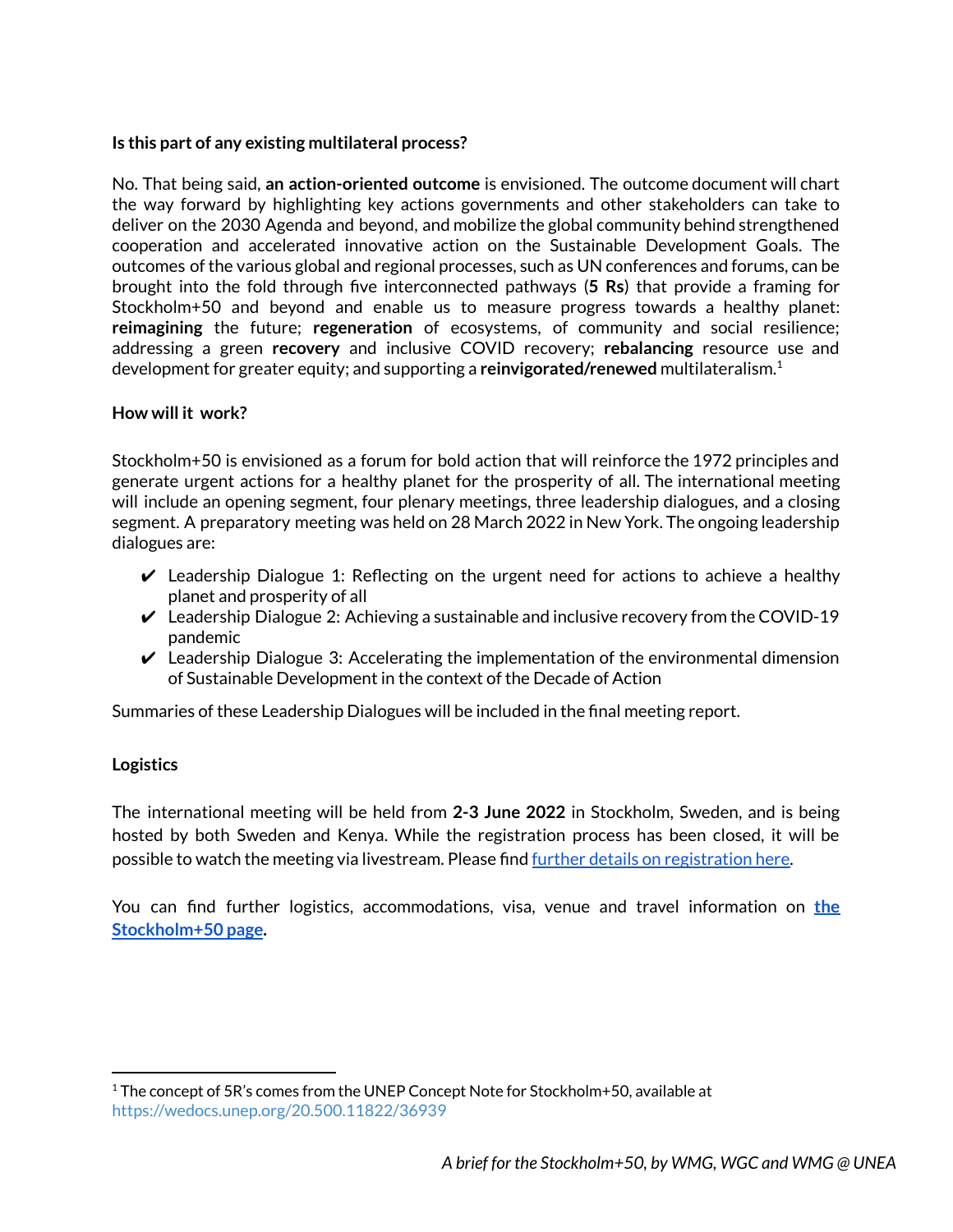## **Why is this important?**

The 1972 United Nations Conference on the Human Environment paved the way for governments to finally address human health and the global dimensions of pollution. For civil society, it provided a historic opportunity to engage in a parallel forum for the first time. The environmental, peace and human rights movements truly found each other here. At the next United Nations Conference on Environment and Development (Earth Summit) in Rio de Janeiro in 1992, not only did more governments than ever before participate in a UN conference, but civil society was also represented in large numbers. The 'Global Forum' was held as a huge beach tent camp in Flamengo Park with thousands of non-governmental participants including our feminist members, such as from [WEDO](http://wedo.org) and [WECF](http://wecf.org). The pressure of the 'Global Forum' contributed to the UN Rio Conference in 1992, producing tangible results: the Rio Declaration with its 27 principles, including Principle 20 on the full participation of women; Agenda 21; and the creation of the Conventions on Climate Change and Biodiversity. For the first time in the history of the United Nations, civil society in all its diversity was recognised as a Major Group for the achievement of sustainable development. 'Planeta Femina' had strongly advocated for women in all their diversity to have their own seat at the table, which led to the recognition of the Women's Major Group as well as eight other civil society groups. Our ecofeminist movement has been active in implementing the outcomes of the Rio Conference in 1992. In 2006, we ensured that the Women and Gender Constituency (WGC) was officially recognised in the climate negotiation process. Since then, the WGC has been a strong civil society advocacy group, highlighting what should actually be at the heart of climate programmes and financing: gender-just climate solutions involving feminist leadership and a shift away from practices that harm the climate and the environment.

# **Why is this so important now, on the anniversary of Stockholm+50?**

Because we now have all the necessary scientific, social, and economic solutions for a just transition to avoid total climate and environmental collapse on our planet. But although we have this knowledge, governments and corporations lack the political will and we see strong resistance to environmental policies as well as to the gender-just and equitable principles of this transition. That is why the ecofeminist movement needs to be strongly represented in Stockholm in June 2022.

# **Are there any "gender-specific" moments in this high level event?**

There are three different Leadership Dialogues within Stockholm+50. The Leadership Dialogue #1 includes a thematic area of inclusion and justice, that refers to gender equality; however, the background paper is very weak on the rights of women in all their diversity, women's human rights and the rights of environmental defenders. Our WMG participants are advocating for stronger language in the Stockholm+50 declaration, as well as joining some events to share their feminist perspectives.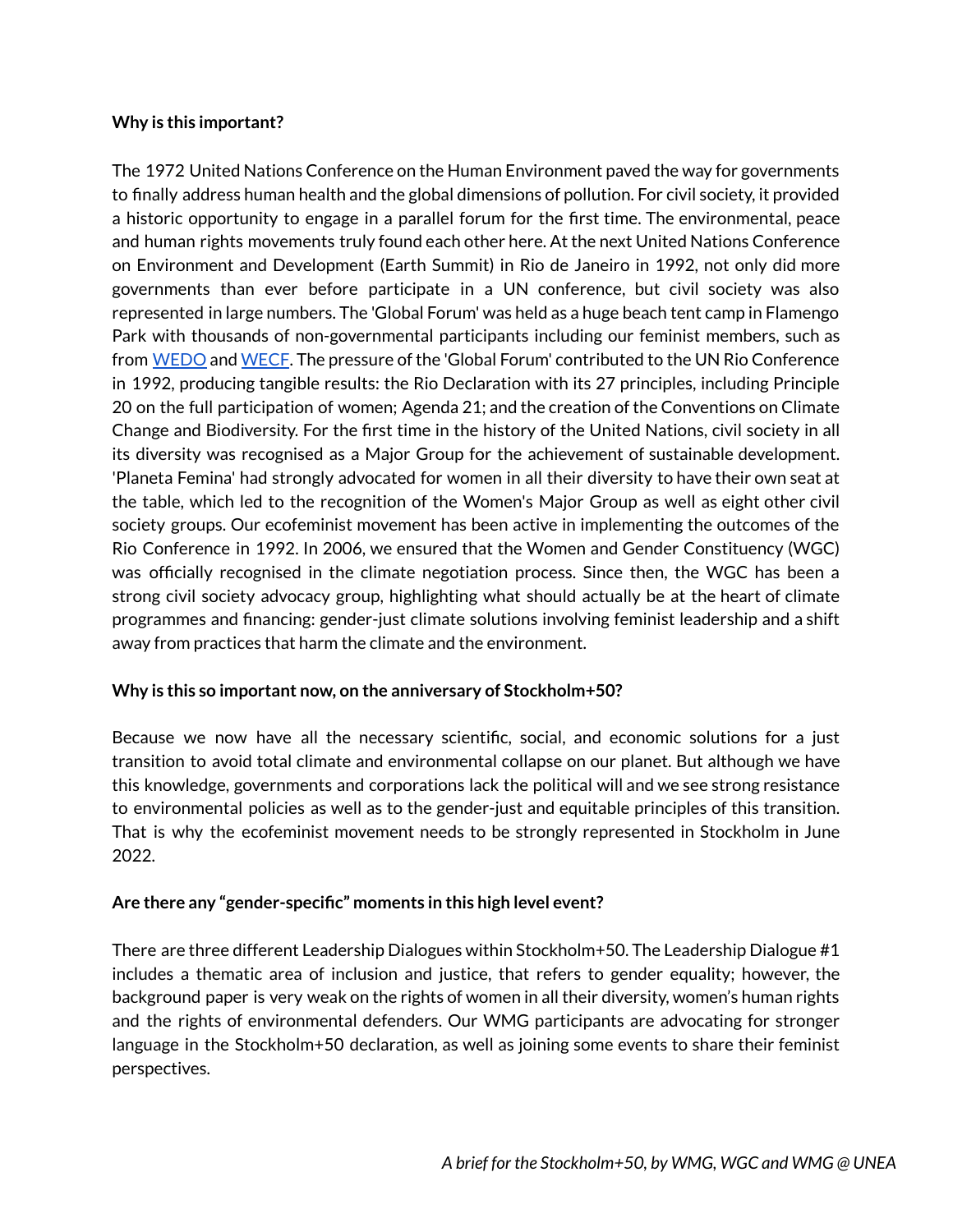## **What can a feminist approach to Stockholm+50 bring?**

As feminists, we approach this event like all global policy convenings; we know it to be a space that risks upholding the status quo if it does not heed the voices of activists and civil society that have been calling for urgent action on environmental degradation for decades. While high-level events such as this often have specific thematic areas of focus, and a resistance to discussing or taking action around intersecting issues, a feminist approach challenges this kind of orientation. A feminist approach recognizes that this high-level event—while stated to address environmental action—must inevitably address intersecting issues such as trade, debt, economic justice, human rights protections, and beyond, using a gender-lens in looking at these intersections.

# **What are we learning from the pandemic, the climate and biodiversity crises and increasing conflicts throughout the world?**

As the world continues to grapple with the COVID-19 pandemic, war and conflict, and widespread climate and environmental crises—all which have disproportionate impacts on women, girls, and gender-diverse people—a shift to a new paradigm and new systems that will take us away from the current dominant systems of oppression, extraction and exploitation are urgently required.

As explained by the Feminist Action Nexus for Economic and Climate Justice, the vision for a feminist and decolonial global green new deal encapsulates a broad economic justice agenda aimed at creating an equitable, peaceful and healthy planet for all. Neoliberalism, patriarchy, white supremacy, extractivism, militarism and colonialism are structures and systemic drivers of women's oppression, reinforcing and strengthening each other to the detriment of equality and justice. Patriarchal, fossil-fuel capitalism fueled by extraction has also directly created the climate crisis, exploiting and abusing both nature and the labor of women, girls and gender-diverse people while continuing to thwart attempts to advance equity and justice in international and national contexts. A systemic and structural transformation of our global economic systems and governance is therefore required, to bring about a new paradigm grounded in a feminist and decolonial global green new deal.<sup>2</sup> The Stockholm+50 High Level Event meeting is at this important crossroads, where the sustainable development agenda and the environmental agenda can come together to ensure a more holistic transformation of our current systems towards care, equity and regeneration, for the benefit of all, especially women, girls and gender-diverse people from the most affected parts of the world.

### **Recommendations**

The Stockholm Leadership Dialogue 2, focuses on recovery from the pandemic. However, the background document fails to stress the underlying and historic reasons for inequality, militarism, patriarchy, extractivism and environmental destruction. Our feminist recommendations demand priorities for the care economy and strong social protection, and a divestment from destructive

<sup>&</sup>lt;sup>2</sup> These points are derived from the "[Concept and Key Demands"](https://wedo.org/wp-content/uploads/2022/05/ActionNexus_KeyDemands_EN.pdf) of the Feminist Action Nexus for Economic and Climate Justice.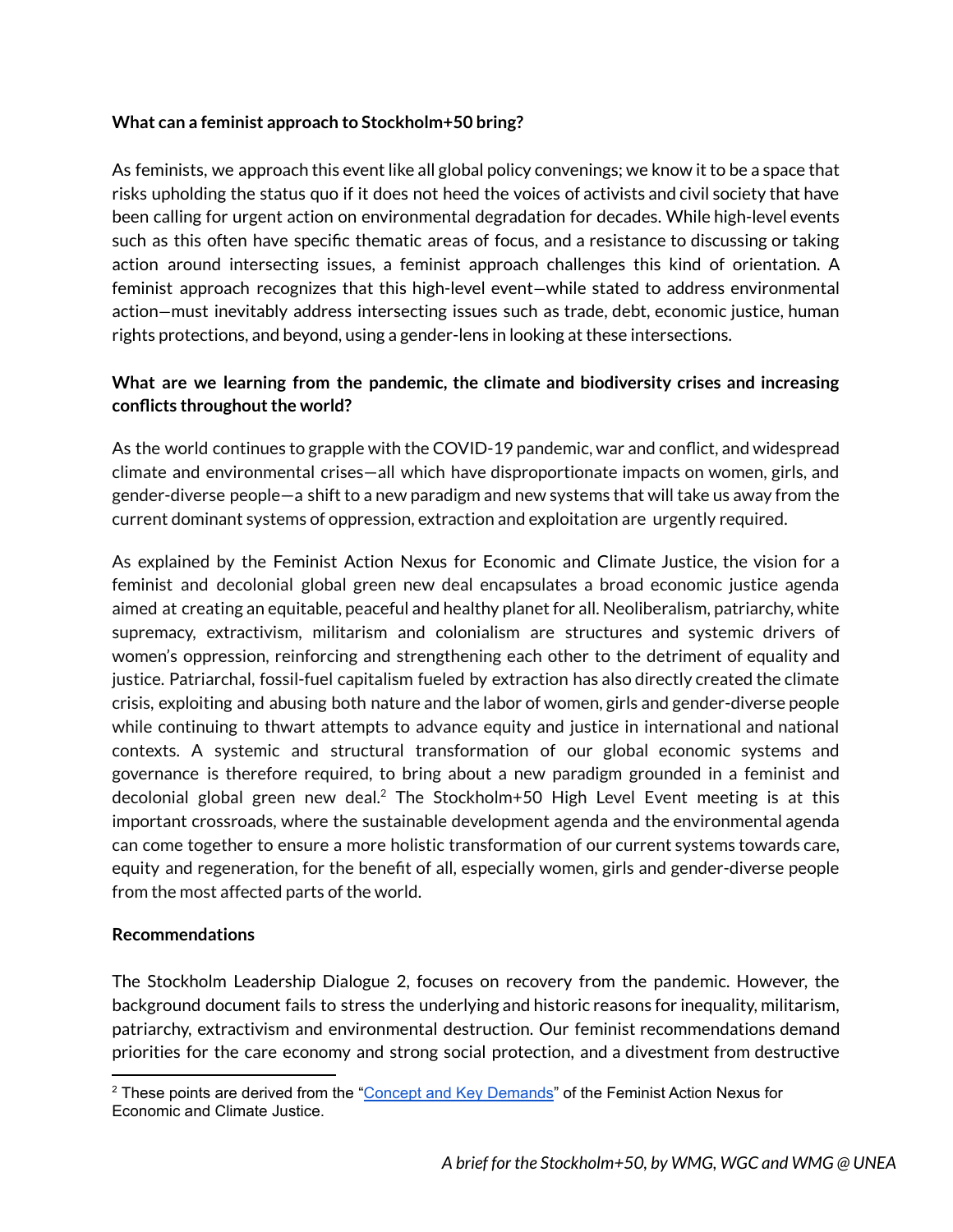sectors including fossil fuels, nuclear energy and industrial agriculture, and enforce existing rights through the UN conventions and treaties (climate, chemicals & waste, biodiverstiy, Aarhus, Escazú) and:

- **●** Implement the HCR resolution on the Human Right to a healthy, safe and clean environment
- **●** Strengthen initiatives to recognize ecocide as a crime
- **●** Adopt the global treaties under negotiation, on ending plastic pollution, and on business and human rights
- Advance a vision for a feminist and decolonial green new deal, to shift towards regenerative economies that center care for people and planet and ensure women's human rights and a peaceful and healthy planet for all.
- Build a broad advocacy agenda for feminist economic and climate justice, centering the leadership of global South women, girls, and gender-diverse people to influence key global policy spaces towards economic, environmental and climate justice, including through official representation on delegations, and to forge connections across movements and regions
- Confront exploitative and unsustainable production and consumption patterns, shifting from the privatization and commodification of nature to a degrowth mindset grounded in sustainable, equitable production and resource use
- Divest from fossil fuel, military and carceral systems, regulate the financial sector, and redirect budgets to invest in care and in equitable recovery from the COVID-19 pandemic
- Enact reparations for both institutionalized racism and climate damage, to advance racial, environmental, climate, and economic justice through commitments to non-repetition, restitution, compensation, rehabilitation, and satisfaction of claims
- Align debt restructuring and cancellation to address the need for environmental and climate reparations for historical carbon emissions and loss and damage, and climate finance owed by developed countries according to their fair shares
- Recall the duty and obligation of the UN to promote human rights and fundamental freedom for all. Other goals such as economic growth cannot outweigh and outrank the pursuits for human rights, economic and climate justice
- Limit corporate power within global economic governance and require corporations to meet their extraterritorial obligations, including by strengthening the UN Guiding Principles for Business and Human Rights and enacting a legally binding international treaty regulating transnational corporations for human rights and accountability
- Implement new gender-responsive delivery mechanisms to support direct access to envrionmental and climate finance for grassroots women's organizations, Indigenous Peoples and local communities, along with equitable and transparent monitoring of funding streams, to support adaptive capacity and resilience of communities through the realization of rights, including sexual and reproductive health and rights

For more recommendations: